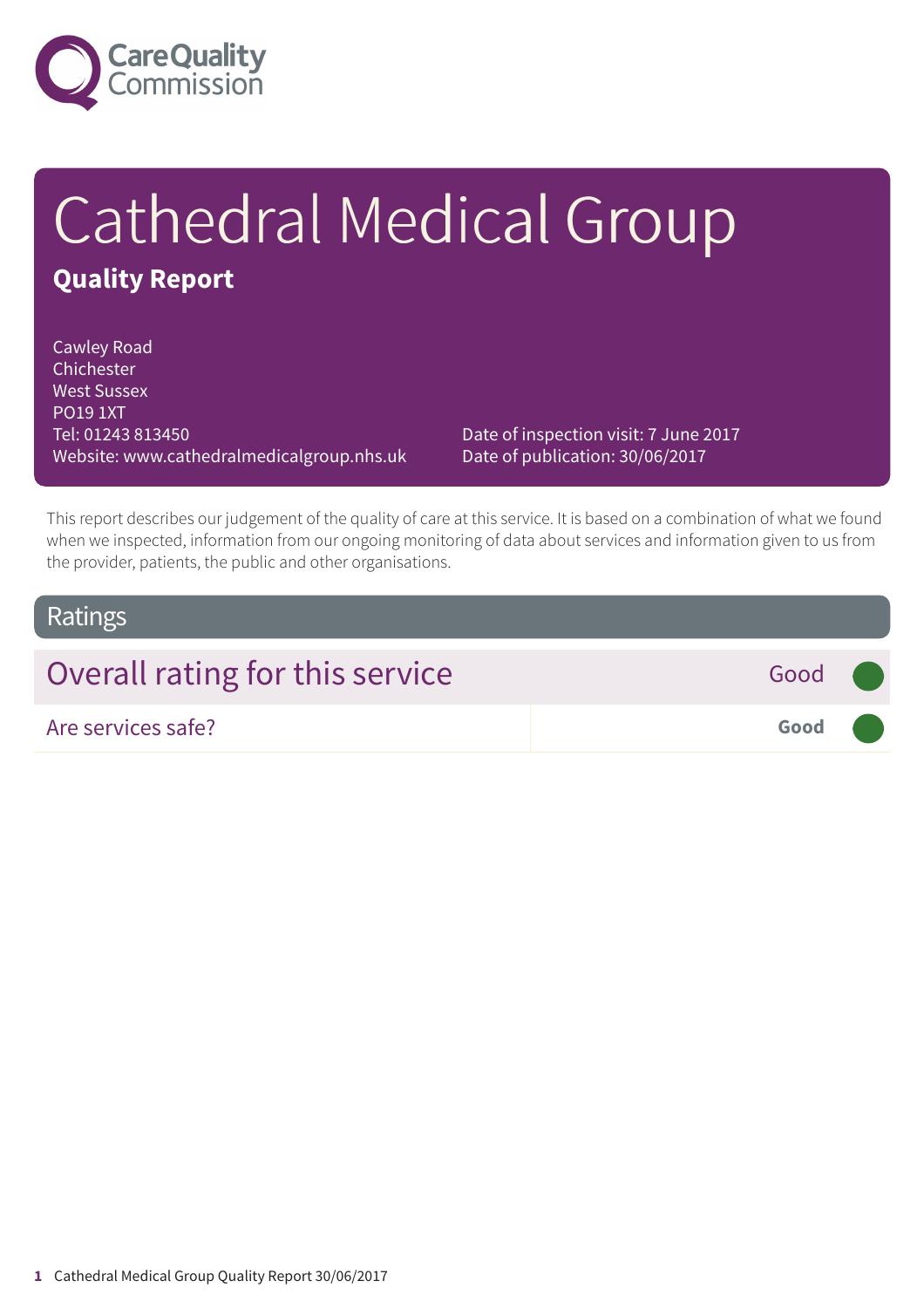# Summary of findings

#### **Contents**

| Summary of this inspection                  | Page           |
|---------------------------------------------|----------------|
| Overall summary                             | 2              |
| The five questions we ask and what we found | 3              |
| Detailed findings from this inspection      |                |
| Our inspection team                         | $\overline{4}$ |
| Background to Cathedral Medical Group       | $\overline{4}$ |
| Why we carried out this inspection          | $\overline{4}$ |
| How we carried out this inspection          | 4              |
| Detailed findings                           | 6              |

### Overall summary

#### **Letter from the Chief Inspector of General Practice**

This announced focused inspection was carried out on 7June 2017 to confirm the practice had carried out their plan to meet the legal requirements in relation to the breaches in regulations we identified in our previous comprehensive inspection on15 March 2016. In March 2016 the overall rating for the practice was Good with Requires Improvement for the safe domain. The full comprehensive report for the March 2016 inspection can be found by selecting the 'all reports' link for The Cathedral Medical Group on our website at www.cqc.org.uk.

This report covers our findings in relation to those requirements and also additional improvements made since our last inspection.

Overall the practice is rated as Good

Our key findings were as follows:

The practice had clearly defined systems, processes and practices to minimise risks to patient safety.

Risks to patients were assessed and well managed in relation to the safe management of medicines and prescriptions.

A risk assessment was in place to ensure patient safety in respect of the employment of suitable staff. The appropriate staff had received a Disclosure and Barring Service (DBS) check. (DBS checks identify whether a person has a criminal record or is on an official list of people barred from working in roles where they may have contact with children or adults who may be vulnerable).

The practice had made changes to the décor of the building to improve cleanliness and infection control.

Since the last inspection the practice had formed a patient participation group (PPG) that met regularly and worked alongside the virtual PPG to make improvements at the practice; for example, introducing ways of encouraging patients to use the self-help blood pressure monitoring machine located in the waiting area.

#### **Professor Steve Field (CBE FRCP FFPH FRCGP)**

Chief Inspector of General Practice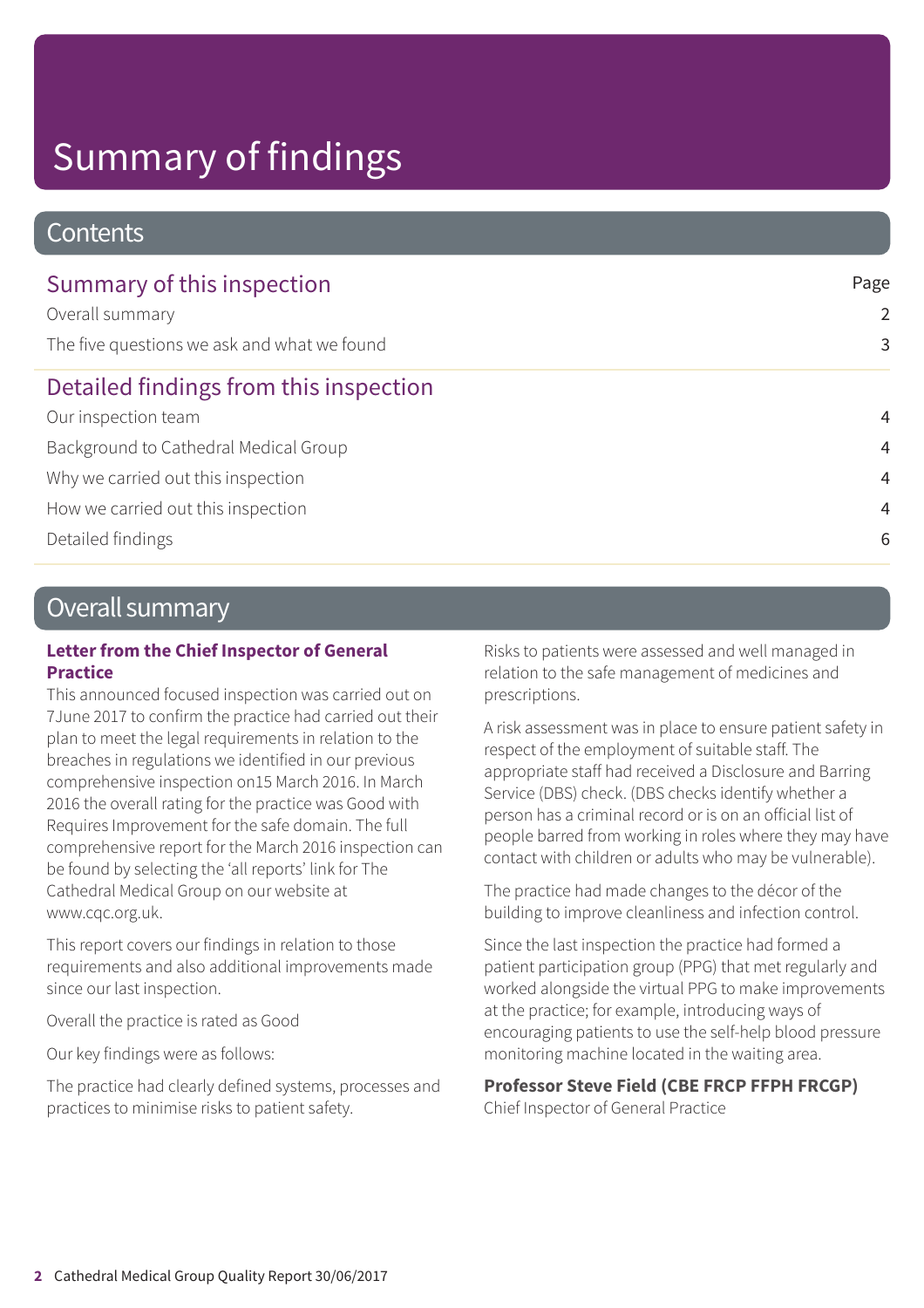### The five questions we ask and what we found

We always ask the following five questions of services.

#### **Are services safe?**

The practice is rated as Good for safe services

The practice had clearly defined systems, processes and practices to minimise risks to patient safety.

Risks to patients were assessed and well managed in relation to the safe management of medicines and prescriptions.

A risk assessment was in place to ensure patient safety in respect of the employment of suitable staff. Staff had received a Disclosure and Barring Service (DBS) check. (DBS checks identify whether a person has a criminal record or is on an official list of people barred from working in roles where they may have contact with children or adults who may be vulnerable).

**Good –––**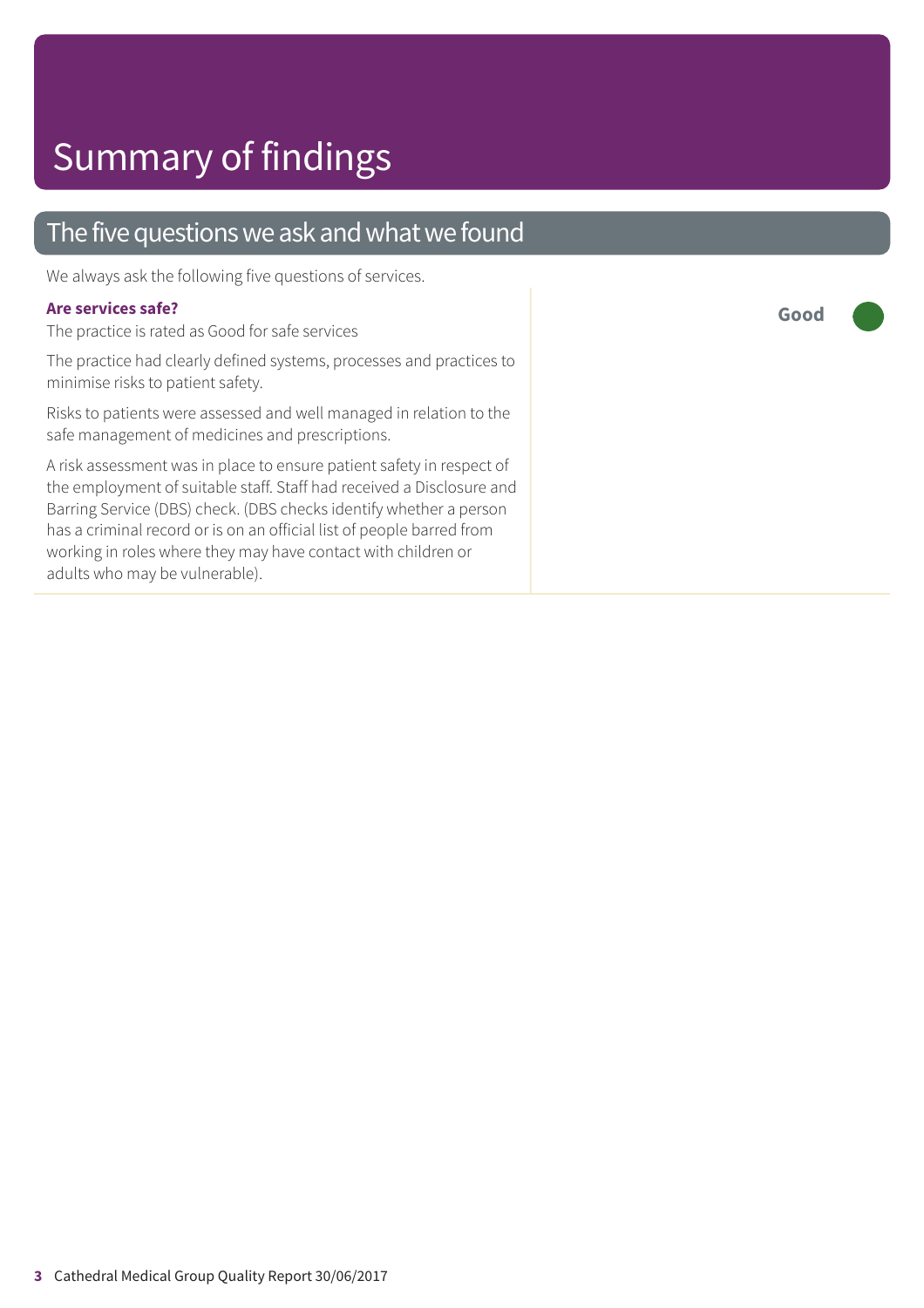

# Cathedral Medical Group **Detailed findings**

### Our inspection team

#### **Our inspection team was led by:**

The focused inspection was carried out by a Lead CQC Inspector.

## **Background to Cathedral Medical Group**

Cathedral Medical Group is located in Chichester, West Sussex. The practice provides services for approximately 12,700 patients living within the Chichester area.

The practice holds a personal medical services (PMS) contract with NHS England (NHSE). PMS contracts are locally agreed between the NHSE and a GP practice. The practice has relatively large numbers of people over 65 compared to the national average and a higher number of patients aged between 18 and 24. Deprivation amongst children and older people is very low when compared to the population nationally. The practice has more patients with long standing health conditions and health related problems affecting their daily lives than the national average, which could mean an increased demand for GP services.

The practice has an on-site dispensary which employs four dispensary staff.

As well as a team of five GP partners and four salaried GPs (three male and six female), the practice also employs eight practice nurses and four health care assistants. A practice manager and a business manager are employed, supported by a team of receptionists and administrative clerks.

The practice is a training practice for GP trainees and foundation level two doctors and for pre-registration nurses.

The practice is open between 8am and 6.30pm on weekdays. Extended hours appointments are available to accommodate people who may not be able to attend during normal hours on Mondays from 7am to 8am and from 6.30pm to 8.50pm and on Wednesdays from 6.30pm to 7.30pm. There are phone appointments available with GPs throughout the day according to patient need. Routine appointments are bookable up to six weeks in advance. Patients are able to book appointments by phone, online or in person.

Patients requiring a GP outside of normal working hours are advised to contact the NHS GP out of hours service on telephone number 111. Patients are provided information on how to access this service on the practice website and on the telephone answering message.

The Cathedral Medical Group provide regulated activities from Cawley Road, Chichester, West Sussex, PO19 1XT.

### Why we carried out this inspection

We undertook a comprehensive inspection of the Cathedral Medical Group on 15 March 2016 under Section 60 of the Health and Social Care Act 2008 as part of our regulatory functions. The practice was rated overall as good with requires improvement for the safe domain. The full comprehensive report following the inspection in March 2016 can be found by selecting the 'all reports' link for Cathedral Medical Group on our website at www.cqc.org.uk.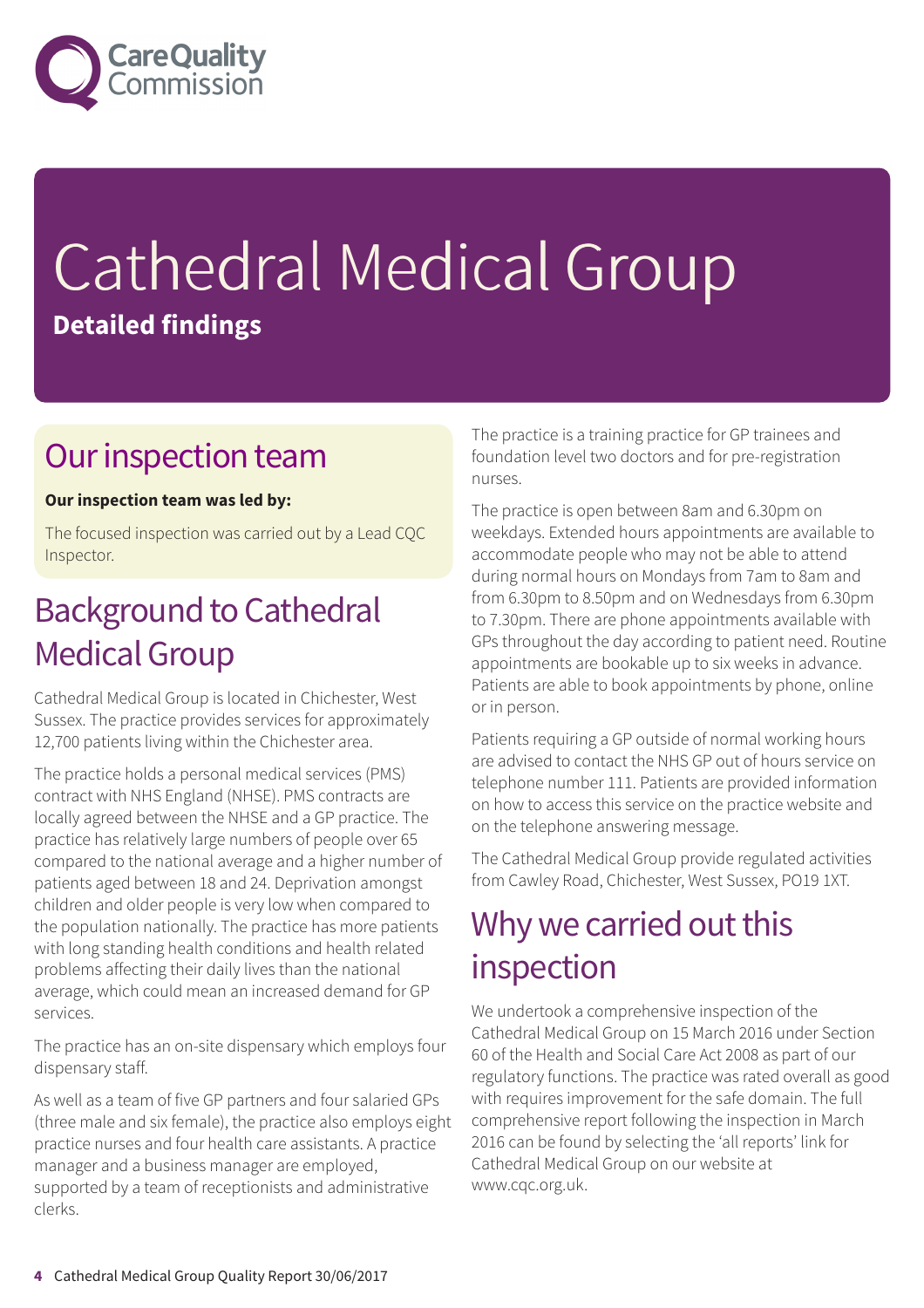# Detailed findings

This inspection on 7 June 2017 was carried out to review in detail the actions taken by the practice to improve the quality of care and to confirm that the practice was now meeting legal requirements.

## How we carried out this inspection

We reviewed information sent to us by the practice. We carried out an announced focused inspection at short notice. We looked at management and governance arrangements and a sample of records and spoke with the practice manager.